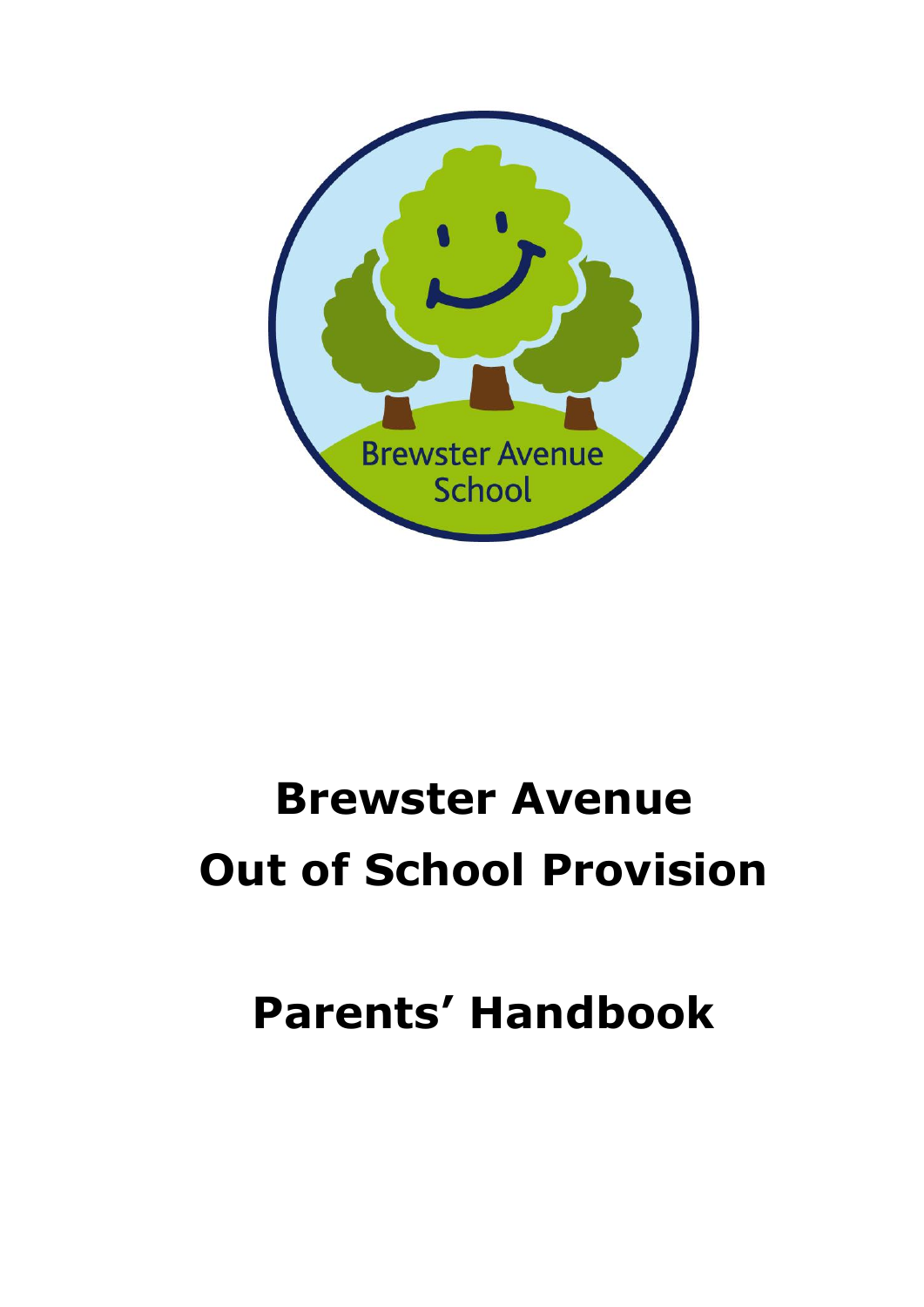# **ABOUT THE CLUB**

Brewster Avenue Out of School Provision is based in Brewster Avenue Family Centre. The club is open from 7.45am until 6.00pm weekdays, during term time.

### **Aims**

At Brewster Avenue Out of School Provision we aim to provide a safe and secure and relaxed environment, offering a range of activities to reflect the interests of the children in our care.

#### **What we offer**

Our Club follows the Playwork Principles, so the children are free to choose activities and resources as they wish. There will always be a selection of activities and resources available, including dressing up, home corner, craft, board games, construction, physical play and reading. In addition, other resources are available for the children to select from our equipment library.

#### **What we provide**

The food we provide at the Club is not intended as a substitute for a main evening meal. We provide healthy snacks, including fresh fruit and vegetables. We promote independence, by encouraging the children to prepare their own snacks, and to clear away after themselves. We use fresh ingredients and follow statutory guidelines. Fresh drinking water is available at all times. We meet individual dietary requirements. We recognise the importance of healthy nutrition for children delivered in a calm, friendly setting. We allow children to decide when they are ready to eat, but request that food be consumed whilst sitting at the snack table.

#### **Staffing**

Our Club is staffed by a play leader and playworkers. The Breakfast, After School and Holiday clubs are managed by Brewster Avenue Infant and Nursery School.

We aim is to provide a smooth transition between school and club.

All of our staff have experience of working with children and undertake professional development training. All staff members are DBS checked. We maintain a staff/child ratio of 1:8 for children under the age of eight, and a ratio of 1:10 for children over the age of 8.

If you have a query or concern at any time, please speak to a member of staff at the club when you collect your child. If you prefer to arrange a more convenient time for a meeting please contact the manager (contact details are at the back of this Handbook).

### **Organisation**

Brewster Avenue Out of School Provision is run by Brewster Avenue Infant and Nursery School. We enjoy a close working relationship with St Augustine's Junior School in order to ensure continuity of care, and to maintain good communication links.

Children who attend our provision either attend Brewster Avenue Infant School or St Augustine's Junior School.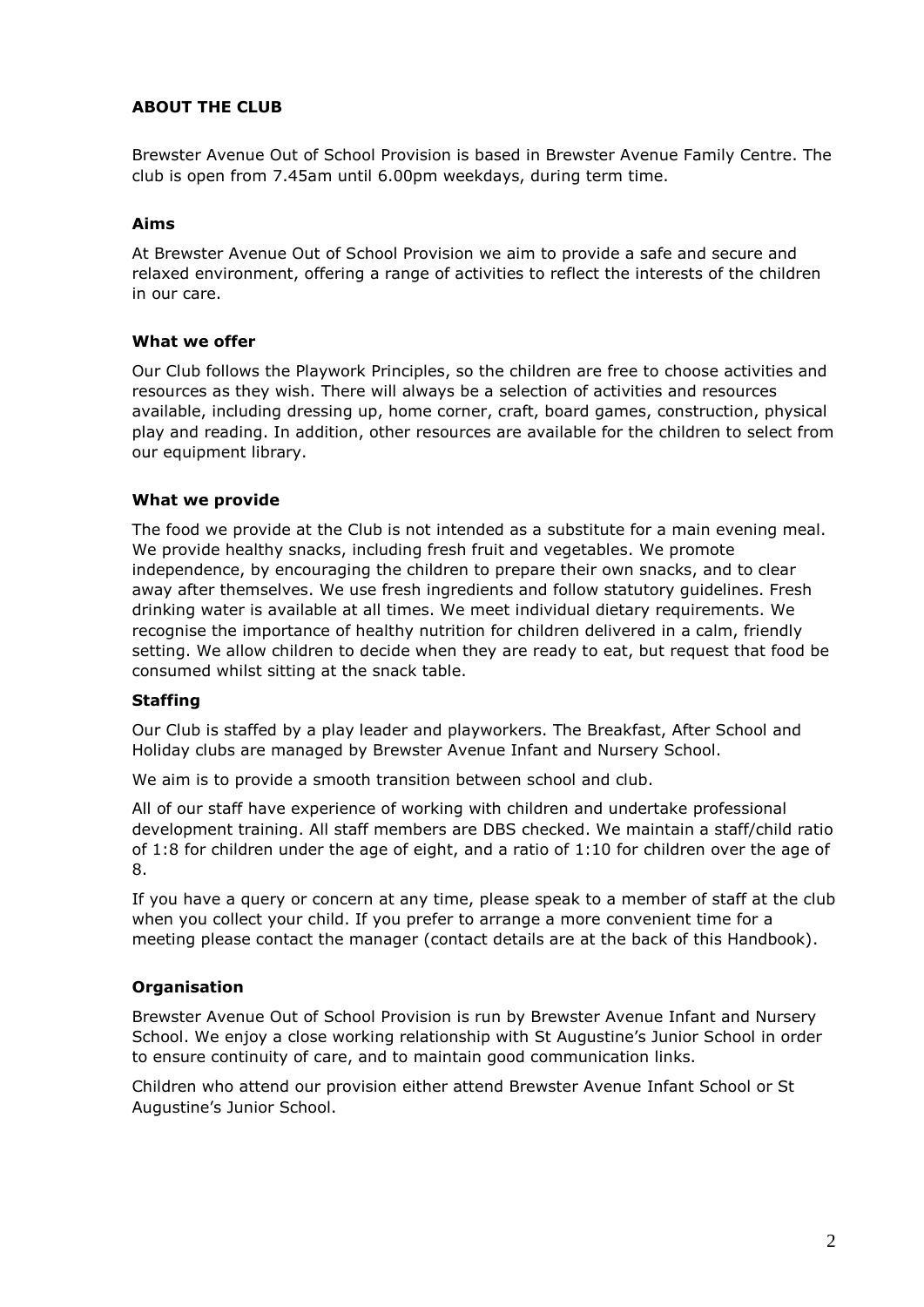#### **Policies and procedures**

The Club has clearly defined policies and procedures. Key points of the main policies are included in this Handbook. Copies of the full policies are kept on the school's website (www.brewsteravenueinfants.co.uk) and are available for parents to consult at all times.

### **TERMS AND CONDITIONS**

#### **Admission**

Brewster Avenue Out of School Provision provide care for up to 30 children at the Breakfast Club, up to 45 at After School Club and up to 24 children at the Holiday Club. We cater for children from Reception to Year 6, exclusively serving the children of Brewster Avenue Infant and Nursery School and St Augustine's Junior School.

Places are offered on a first-come first-served basis. When all places have been filled a waiting list will be established, with the following order of priority:

- 1. Siblings of children already attending the club
- 2. Other children who attend Brewster Avenue Infant School and St Augustine's Junior **School**

#### **Fees**

Fees are charged at:

£3 for Breakfast Club

£8.00 for After School Club

The Club recognises that childcare can be costly, so we encourage eligible parents or carers to claim the childcare element of the Working Tax Credit. We are also registered to accept childcare vouchers from EdenRed, Computershare and Busy Bees. Parents using childcare vouchers need to ensure they credit their account with any costs that exceed the value of their childcare vouchers.

- Fees are payable in advance
- Fees can be paid online, using the Tucasi system
- There is a charge of  $£15$  for late collection over 15 minutes, which will be invoiced separately
- Fees are charged for booked sessions whether the child attends or not
- If parents cancel sessions the money will be credited to their Tucasi account

### **Induction**

You and your child are welcome to visit the Club before your child's first day, to familiarise yourselves with the setting and to help your child settle in.

During your child's first session time will be set aside for an induction. The induction will include running through Club's rules and routines and introducing your child the staff and other children.

Another child will usually be allocated to act as your child's buddy for the first few sessions. See our **Child Induction Policy** for more details.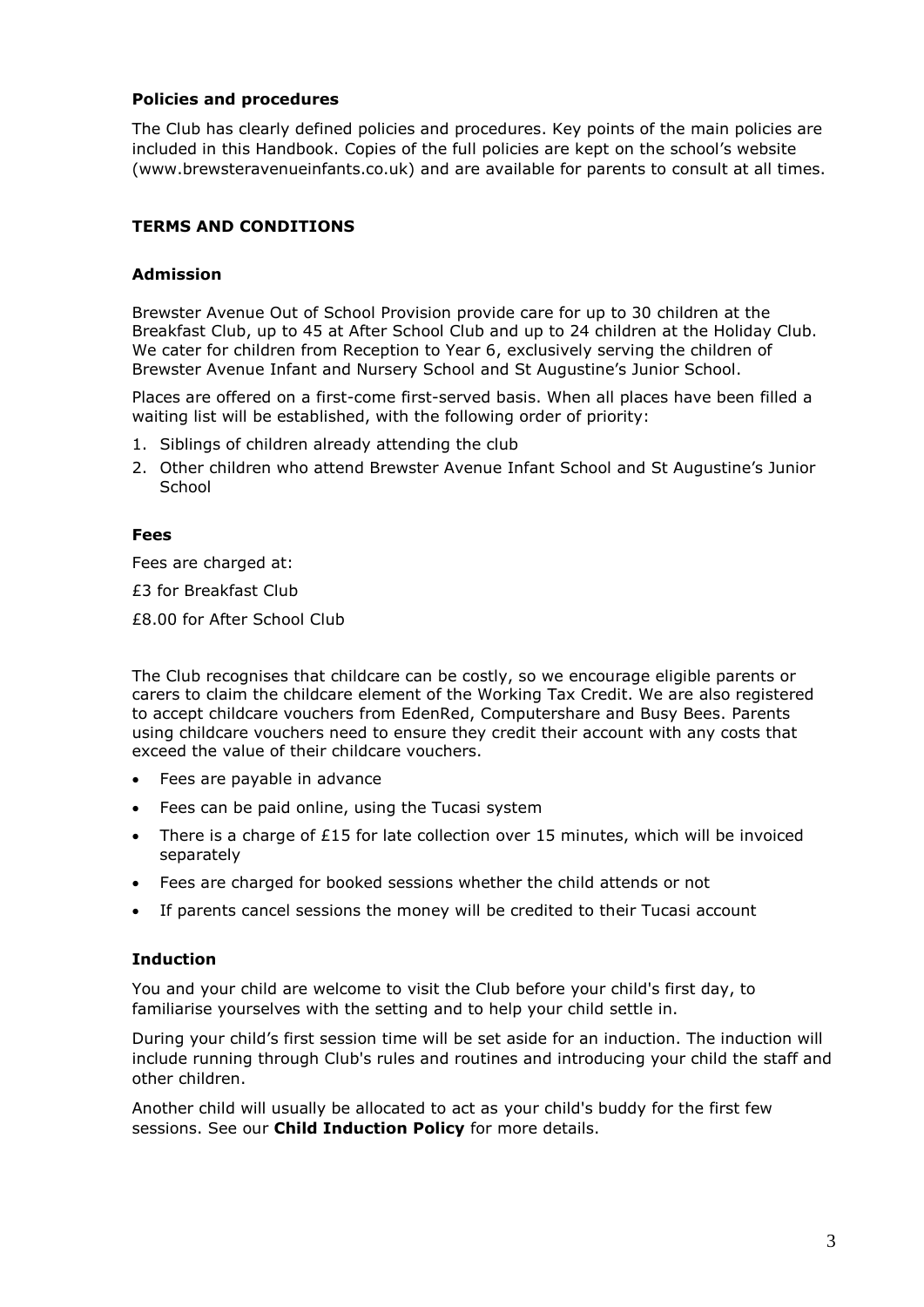# **Arrivals and departures**

Our staff collect children from Brewster Avenue Infant and Nursery School and St Augustine's Junior School and escort them to the Club. A register is taken when children arrive in our care, and you must sign out your child each day when you collect them.

We expect that your child will normally be collected by the people you have named on the registration form. If you need a different person to collect your child on a particular day, you must notify us in advance. We will not release your child into the care of a person unknown to us without your authorisation.

#### See our **Arrivals and Departures Policy** for more details.

The club finishes at 6pm during term time. If you are delayed for any reason please telephone the Club to let us know. A late payment fee of £15 per 15 minutes will be charged if you collect your child after the Club has closed. You may also be asked to make a contribution towards any extra staff wages and transport costs incurred.

If your child remains uncollected 30 minutes after the club closes and you have not warned us that you will be delayed, and we have been unable to reach you or any of your emergency contacts, we will follow our **Uncollected Children Policy** and contact the Social Care team.

# **Child protection**

We are committed to building a 'culture of safety' in which the children in our care are protected from abuse and harm. Any suspicion of abuse is promptly and appropriately responded to. We comply with local and national child protection procedures and ensure that all staff are appropriately trained. For more details see our **Safeguarding Policy**.

# **Equal opportunities**

Our Club provides a safe and caring environment, free from discrimination, for everyone in our community including children with additional needs.

- We respect the different racial origins, religions, cultures and languages in a multiethnic society so that each child is valued as an individual without racial or gender stereotyping.
- We will challenge inappropriate attitudes and practices
- We will not tolerate any form of racial harassment

### **Special needs**

We make every effort to accommodate and welcome any child with special needs. We will work in liaison with parents or carers and relevant professionals to fully understand your child's specific requirements. We will endeavour to accommodate all children of all abilities, whilst working within the Club's limitations. Each case will be considered individually and risk-assessed to ensure everyone's safety.

Our staff training programme includes specific elements relating to children with special needs.

For more details on equal opportunities and special needs, see our **Equalities Policy**.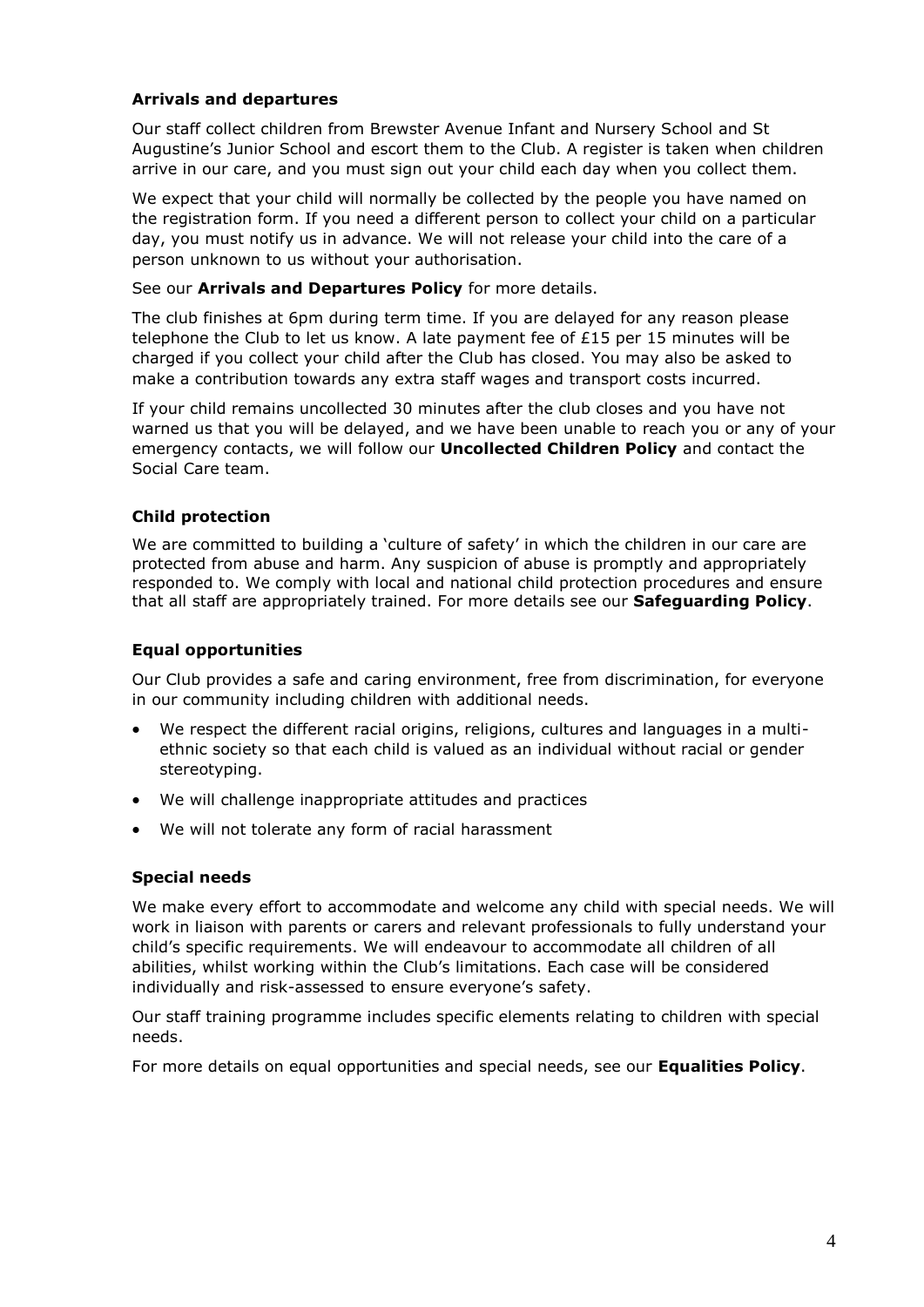#### **GENERAL INFORMATION**

#### **Behaviour (children)**

Children and staff have created rules for acceptable behaviour whilst at the Club. These are displayed at the Club for everyone to see.

We have a clear **Behaviour Management Policy**, a copy of which is distributed to all parents and carers:

The Club promotes an atmosphere of care, consideration and respect for everyone attending: children, staff and visitors.

We encourage appropriate behaviour through: praise for good behaviour; emphasis on co-operative play and sharing; talking to children with the courtesy that we expect from them and engaging children in activities

The Club has procedures for dealing with unacceptable behaviour. We recognise that poor behaviour can occur from time to time for reasons that are not always evident, or as a result of special needs. We will try to be flexible in order to accommodate such cases.

However, if your child is violent, or if their behaviour poses an immediate danger to themselves or others, we will require you to collect them from the Club immediately. In exceptional circumstances, and only when all other attempts at behaviour management have failed, we reserve the right to permanently exclude a child from the Club. See our **Suspensions and Exclusions Policy** for full details.

# **Behaviour (adults)**

We will not tolerate from any person, whether a parent, carer or visitor: bullying; aggressive, confrontational or threatening behaviour; or behaviour intended to result in conflict. Our Club is a place of safety and security for the children who attend and the staff who work here, and we reserve the right to ban anyone exhibiting inappropriate behaviour from our premises. See our **Aggressive Behaviour Policy** for more details.

### **Illness**

We are unable to care for children who are unwell. If your child becomes unwell whilst at the Club we will contact you and ask you to make arrangements for them to be collected.

Please inform the Manager of any infectious illness your child contracts. If your child has had sickness or diarrhoea please do not send him or her to the Club for 48 hours after the illness has ceased. See our **Illness and Accidents Policy** for more details.

### **Accidents and first aid**

Every precaution is taken to ensure the safety of the children at all times, and the Club is fully insured. Our staff are trained in first aid and a first aid kit is kept on the premises. If your child has an accident whilst in our care, you will be informed when you collect your child. For full details see our **Illness and Accidents Policy**.

### **Medication**

Please let the Manager know if your child is taking prescribed medicine. If your child needs to take medicine whilst at the Club you will need to complete a **Permission to administer medication form** in advance. See our **Administering Medication Policy** for more details.